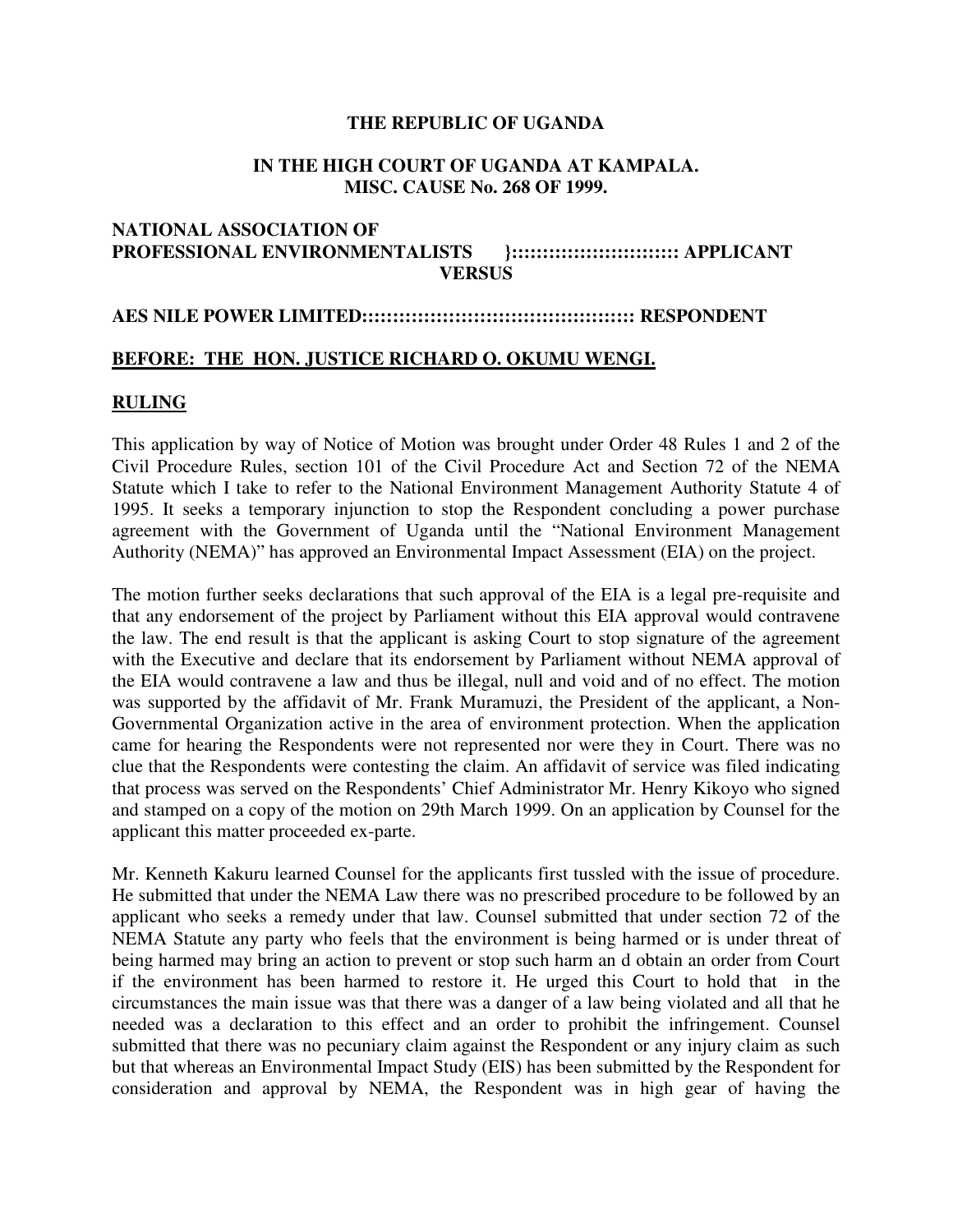Implementation Agreement and Power Purchase Agreement approved and executed before the NEMA approval. Learned Counsel referred this Court to Articles 2.8 (a) of the Implementation Agreement that states: -

"(a) The Company shall prior to Financial closing conduct or cause to be conducted an Environmental Impact Study in accordance with the Laws of Uganda. Such Environmental Impact Study shall be subject to approval by the Government of Uganda,"

Learned Counsel further pointed out that under paragraph 3.2 of the same agreement the Government of Uganda would on signing the agreement proceed to compulsorily acquire the site, the staging area and the inundated land and the U.E.B shall acquire rights to the route, way leaves and easements. Mr. Kakuru contended that since signing these agreements would trigger all these activities, it would enable the Respondents circumvent the law in contravention of which the project would be endorsed. The NEMA approval which is progressing at its statutory pace would be rendered meaningless if not nugatory. The danger of acting in this way and getting Parliament to endorse the project and the Executive to sign the agreements prior to the approval by NEMA was that the NEMA law would have been contravened in the process. Mr. Kakuru argued that by-passing NEMA procedures, which was possible so long as Parliament and the Executive actions above had been concluded, was the bone of contention. He further contended that the NEMA procedure was a protective measure which the public who are concerned with the project would invoke as part and parcel of public protection of the environment and accessing the Constitutional guarantee of the right to a clean and healthy environment. He submitted that the NEMA procedure was a necessary ingredient of this right and that the short cut being adopted by the Respondent to avoid compliance was in effect directed at violating the NEMA Statute and ultimately the Constitutional regime of Environmental rights in Uganda.

Mr. Kakuru then referred to Order 37 of the Civil Procedure Rules and argued that the requirement therein for there to be a pending suit when seeking injunctions was inapplicable. He stated that this was a case of public interest litigation to protect a public right while Order 37 was restricted to property disputes, private law rights in contract and tort. Counsel argued that this was the reason why although he sought an order of a temporary injunction, he did not proceed under Order 37 of the Civil procedure Rules. He cited *Nakito & Brothers Ltd. Vs. Katumba* to support the view that under Section 2 of the Civil Procedure Act a Notice of Motion is a suit. He prayed that this Court accepts the motion and entertains it as such and grant the relief sought. He contended that Environmental Law has opened up new horizons for litigation and adjudication having codified common law especially in respect of locus standi and procedure that is required to take an urgent track. This complied with the new Constitutional Mandate on a clean and healthy environment which required that such matter be dealt with expeditiously by Notice of Motion rather than by way of a plaint. Counsel contended that this action was about breach of law whereby the respondent navigates his project around NEMA procedure and presses for Parliament to endorse it and the Executive to sign the deal.

I must confess that I found it difficult diagnosing the claim and the remedy in this case. In the first place the proposed implementation agreement which has been initially stipulated, in article 2.8 cited earlier, that EIA shall be subject to approval by the Government of Uganda. The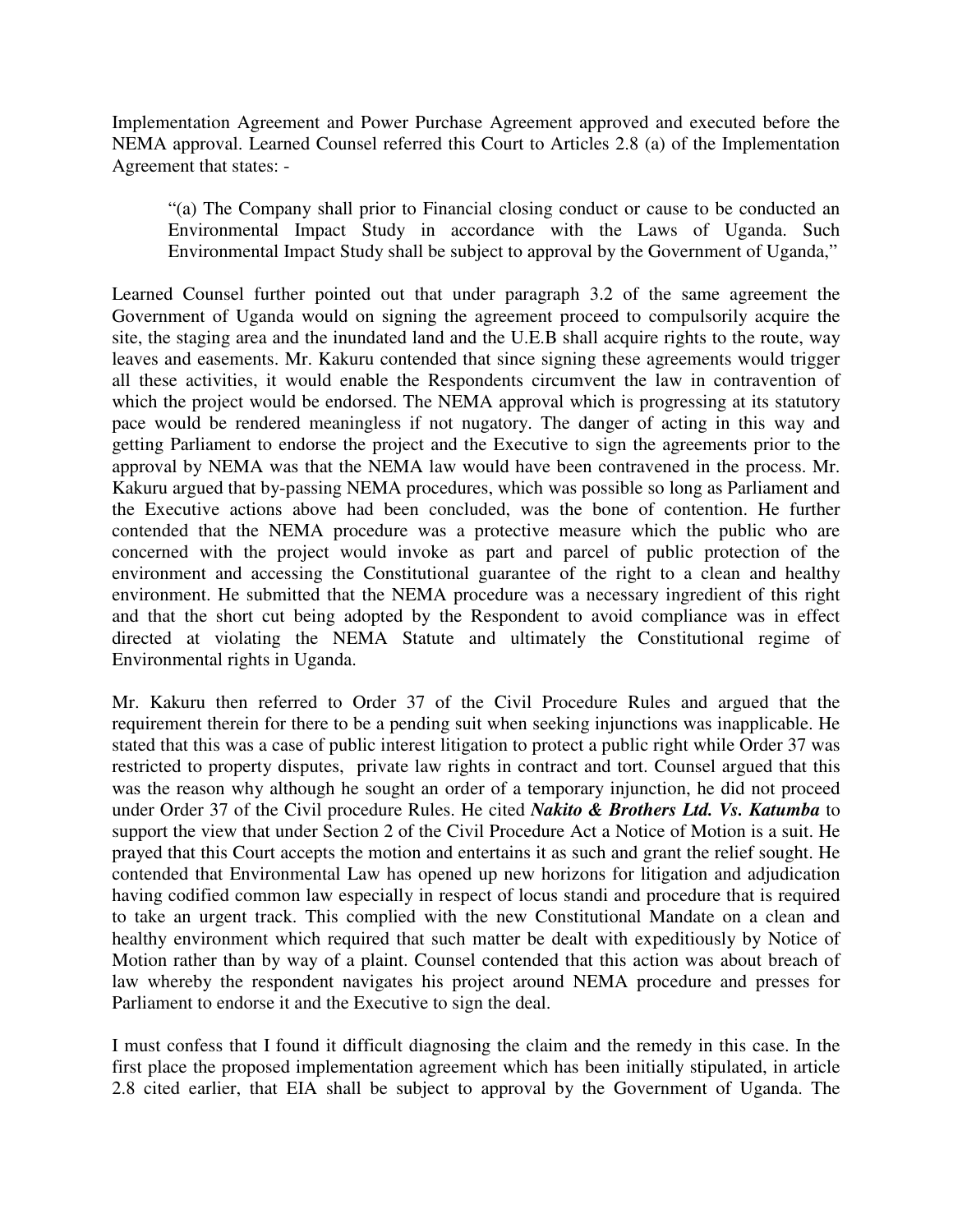respondent only undertook to conduct the study which it did and left the approval process to the Government. In other words, the respondent does not have to or want to subject himself to the process of getting the approval which the other party the government has the responsibility to do. If therefore the Government executes the agreement as it is, these terms would be binding and this Court cannot speculate that indeed the agreements would or would not be signed before the approval of the impact study by NEMA. It would however not be difficult to expect that such approval would be obtained after which the project can be considered environmentally viable and can be implemented. But the suspicions and concerns raised by the applicant that unfortunately have not been dispelled by hearing the respondents or reading any counter raised many issues.

The level of suspicious regard towards the Respondent was clearly brought out by the argument that the moment the agreements are signed major actions by the Government and UEB are set in motion rendering NEMA procedures superfluous. It was further brought out by Counsel for the applicants' reference to the brittle low capital base of the Respondents whose share capital was Shs.1,000,000/= only yet it was headed for a US \$ 500 million project with massive civil works. This he argued could not promise much for the "Polluter-pays" principle of environmental law. Counsel contended that this unlikelihood of the respondent company passing through the eye of the needle placed in its way by NEMA process and criteria, made the alternative of the shortcut attractive to the respondents. In clause 3.2 of the implementation agreement, the respondent is specifically protected against environmental liabilities that may not encumber any land acquired by the Government and UEB besides NEMA approval being the responsibility of Government in the first place. Finally counsel for the applicants while praying for the orders and declarations sought in the motion, stated that no orders for costs were being sought in this matter which was brought as a public interest issue.

As correctly sensed by counsel for the applicant the issues raised by this application relate to whether there Is a cause of action, what the procedures should be and if the remedies sought are available to the applicant. I would rather approach it this way and as a result be able to determine if the matter is not frivolous. In his submission Counsel contended that the application was not frivolous as it was brought to address legal concerns. Violation of the law, he said, was not a frivolous matter. Counsel argued that the applicant being an NGO has come to Court seeking the enforcement of the law which was in danger of being violated in the process of which the public right to environmental protection was being infringed. He submitted that the alteration of the environment being planned by the Respondents could or could not be harmful. The impairment of the environment could only be determined by the process of approval of the EIA by NEMA.

As can be seen this application is canvassing wide environmental concerns. It is only in looking at the legal basis of these concerns that the issues can be determined. According to the National Objectives and Directive Principles in the Constitution of Uganda the state is empowered to promote sustainable development and to prevent or minimise damage and destruction to land, air and water resources resulting from pollution or other causes. The state and local governments are further enjoined in the Environmental Objectives (Objective No. XVII) to create and develop parks, reserves and recreation areas and ensure the conservation of Natural Resources. It shall also promote the rational use of natural resources so as to safeguard and protect the bio-diversity of Uganda. Article 245 of the Constitution mandated Parliament to provide by law, measures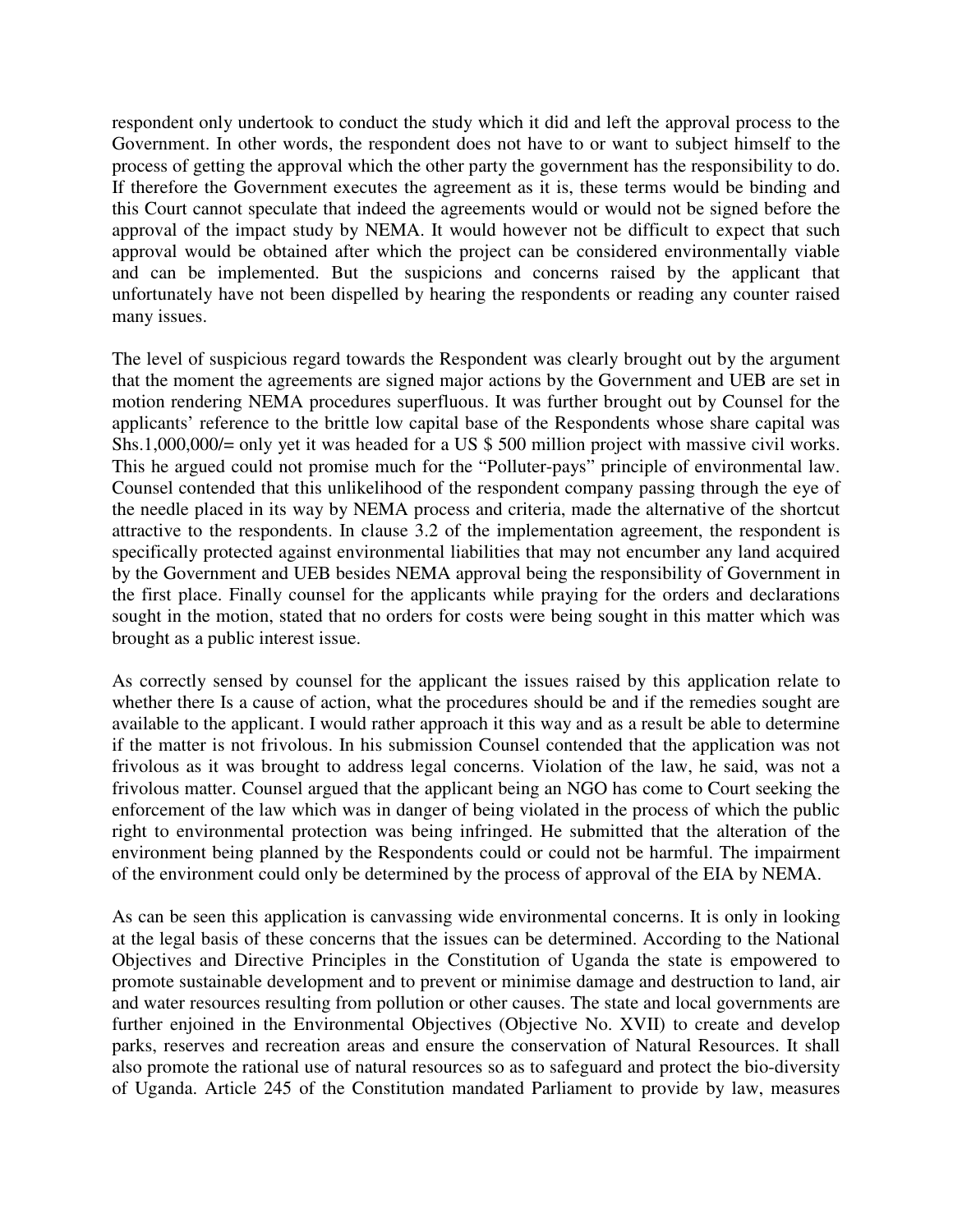intended to protect and preserve the environment from abuse, pollution and degradation; to manage the environment for sustainable development and to promote environmental awareness.

The NEMA Statute No. 4 of 1995 is for the purpose of this provision such a law being then the existing law. Now under this Statute environmental Impact Assessment studies are required before any development project such as the one pursued by the respondents is approved. The respondent has conducted the study having appointed W S Atkins International as the study Consultants. This is annexture B to the second supplementary affidavit of Mr. Muramuzi. In this affidavit the deponent states that the study as presented did not address the issue of the loss of the Bujagali Falls and the appropriateness of acquiring alternative cheaper and environmentally more friendly sources of power. The deponent states further that whatever information was provided in respect of this and in particular in respect of Karuma Falls was incomplete and misleading. The deponent then states that this together with the ambiguity in the name of the Respondent was likely to lead to rejection of the study by NEMA and to reflect on the capacity of the Respondent to carry on the proposed project without resort to an environmental disaster. The study was conducted for "AES Nile Power" a joint venture between AES Electric Ltd., a UK wholly owned subsidiary of the AES Corporation, a US Company and Madhvani International of Uganda – according to the W S Atkins Executive summary (annexture B). According to the first supplementary affidavit , Mr. Muramuzi averred that contrary to this statement the Respondent is not a foreign Company but a local company with only Shs.20,000/= paid up capital. He doubted the capacity of such an entity to execute a project of the magnitude proposed without causing great environmental destruction, massive flooding and elimination of the spectacular Bujagali Falls. He further deponed that a failed project would interfere with the natural flow of the River Nile and cause other environmental products without even producing Electric Power. He lastly deponed that the investment license held by the respondent had no capacity to demonstrate ability to mitigate environmental damage before signing any agreement as required by the law. In presenting its case the applicant relied on section 35 and 72 of the NEMA Statute and Regulations made under that law and suggested that the legal regime for environmental protection was a novel area with imprecise justifiability issues.

Section 35 of the NEMA Statute prohibits certain works on rivers and lakes that affect the flow or the bed and or divert or block a river or drain a river or lake. Section 72 of the Statute provides the parallel avenue for a person to apply to Court notwithstanding any action by the NEMA authority for an environmental restoration order against a person who has harmed, is harming or is likely to harm the environment. Sub section 2 of that section provides –

"(2) For the avoidance of doubt it shall not be necessary for the Plaintiff under this section to show that he has a right of or interest in the property in the environment or land alleged to have been harmed or in the environment or land contiguous to such environment or land".

The environmental Impact Assessment is a study that is required to be conducted as the guiding environmental regulation model for implementation of certain projects. Dams on rivers is one such project as stated in the Third Schedule. Electrical Infrastructure is another. In section 97, it is a criminal offence for any person to fail to prepare an EIA contrary to section 20 of the Act. And a person who fraudulently makes a false statement in an environment Impact Statement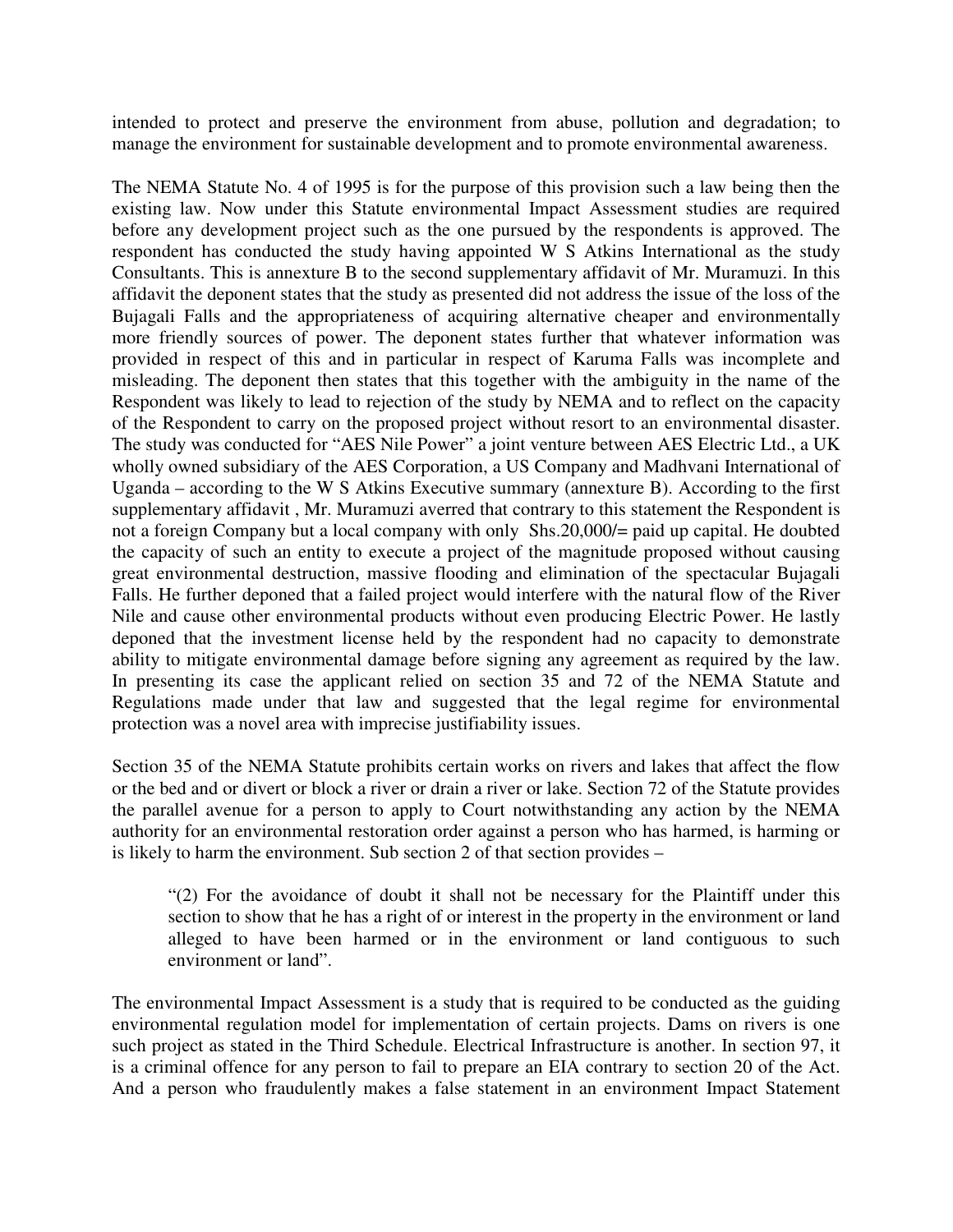commits an offence. I have however not been able to pin point the consequence of proceeding with a project once one has placed an impact study with NEMA or no green light has come from NEMA. Section 20 (6) of the NEMA Statute requires that the environmental aspects of a project as spelt out in an Environment Evaluation be approved first.

The above describes briefly the general legal landscape where the applicants concerns are located. The first issue is whether the procedure adopted by him is proper and competent. There is no prescribed procedure to seek environmental relief under section 72 cited by Counsel. The reading of sub-section 2 of that section would however imply two things. Firstly it refers to a Plaintiff. This would in my mind directly refer to proceeding by way of plaint. Secondly this section appears to be the enactment of class actions and public interest litigation in environmental law issues. This is because it abolishes the restrictive standing to sue and locus standi doctrines by stating that a plaintiff need not show a right or interest in the action. There is also an administrative remedy available in section 69 of the Statute which empowers NEMA to issue environmental restoration orders. Section 71 empowers NEMA to enforce its own orders. The recourse to Court is however subjected to exhaustion of this remedy as the section 72 proceeding before Court is without prejudice to the powers of NEMA under section 69 of the Statute. But even then this application does not seek order under section 72 of the NEMA Statute.

Although the applicant cited the section and contended that the respondent is likely to harm the environment he has not prayed for an order to restore the environment. What he has sought is an injunction to stop the signing of the agreements and declarations. An injunction of this nature cannot be given in my view since the agreements per se do not alter the environment though the execution thereof places the respondent in a position so as to be able to alter the environment by commencing works. I would conclude here that if this is correct then the order sought relates to a matter that by itself is not proximate to environmental damage as such though the signed agreement could be evidence of a reasonable likelihood of possible harm about to be done to the environment.

Without going into the realm of freedom of contract, I would find it hard to prevent the act of signing the agreement as such. Partly I am aware of executive discretion in this matter, which I hope would be exercised with full awareness that a procedure such as the conduct of an acceptable EIA has to be complied with, and the government or its agency has to be satisfied that the works envisaged will not damage the environment. I think the executive is bound to follow the law and a remedy would be available if indeed a private party caused it to go into a hazardous project. There are many procedures available. For instance writs of certiorari, prohibition and mandamus are available.

Also proceedings under Article 50 of the Constitution on breaches of an environmental right or freedom would be available. In all these proceedings a notice of motion would be the correct pleading in my view to commence these actions. However, since the applicant did not move this Court for the above remedies, I would have difficulty reaching a decision that injunctive and declaratory relief could be secured by proceeding the way the applicant did without invoking Article 50 of the Constitution and the Fundamental Rights and Freedoms (Enforcement) Rules S.I 26 of 1992. The latter rules made under the repealed Judicature Act 1967 are applicable in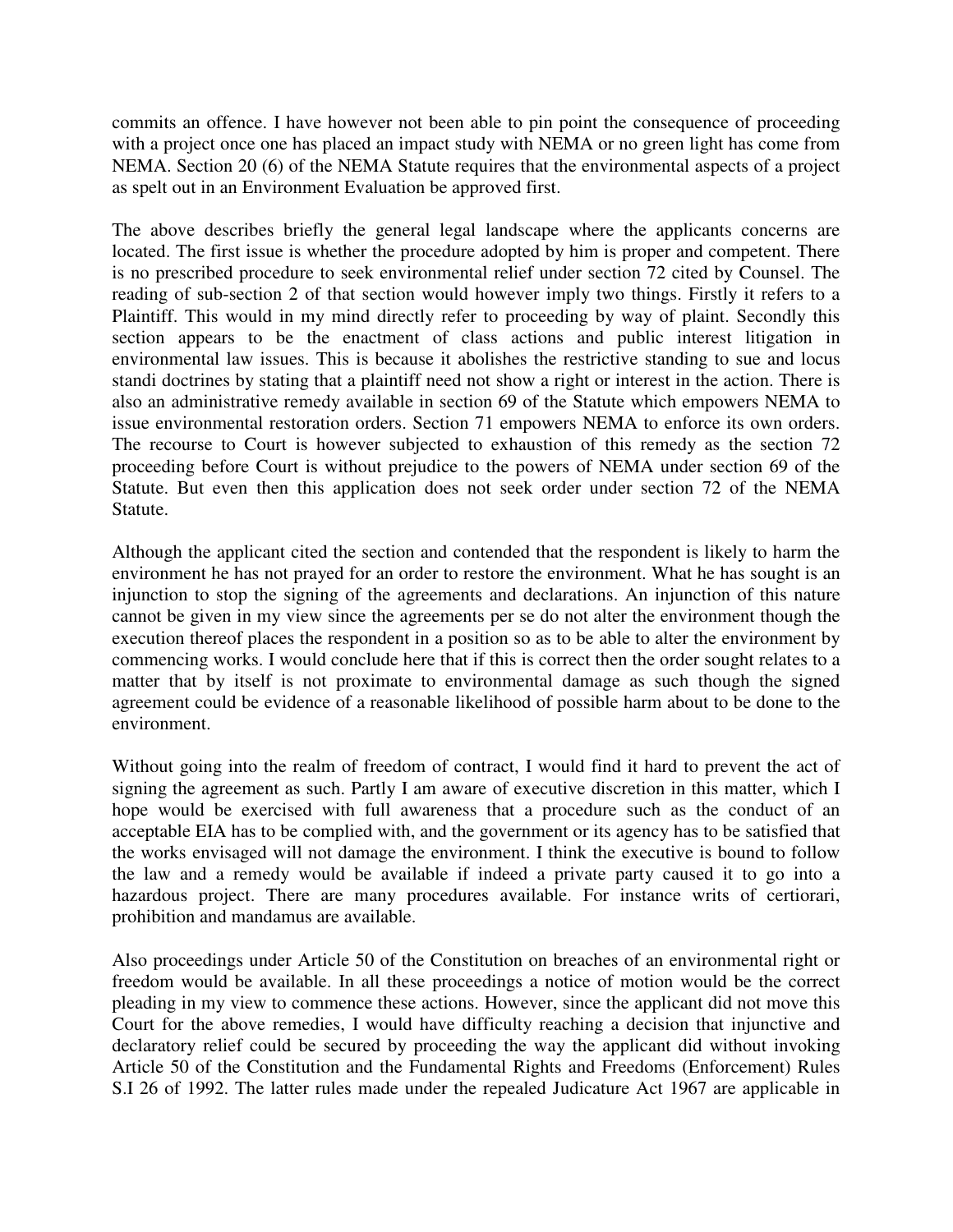my view to proceedings under Article 50 of the Constitution as they were saved by the Judicature Act 1996.

Counsel for the applicant asked this Court to entertain this application on the ground that the applicant had come to Court for redress and could not be turned away. I have already stated that the applicant had a right to take action without having to show standing to sue on account of the clear provisions of the NEMA Statute. However, standing to sue is a procedural question not a substantive one like the issue of cause of action. But it is also true that a declaratory action is open to an individual without having to demonstrate a cause of action.

In other cases a cause of action needs to be raised in the pleadings and where the cause of action is obviously and almost incontestably bad, the Court would not entertain the matter. Otherwise a party would not be driven from the judgment seat without having his right to be heard. In deciding whether there is a cause of action one looks ordinarily only at the plaint (or pleadings). The case of *The Attorney-General Vs. Olwoch* - (1972)EA 392 is authority for this point, and has been followed in other cases after it. This is the position which obtains in other jurisdictions on this question in respect of civil actions and even public interest law suits which the applicant claims his own to be. In the Canadian case of *Operation Dismantle & Others Vs. The Queen and Others* (1983) ICF 429 the motion sought to bar the testing of Cruise Missiles in Canada which the Plaintiff contended violated the Canadian Charter of Rights. The Court stated that beyond the statement of claim it could not admit any further evidence and the statement stands and falls on the allegations of fact contained in it, so long as they were susceptible to constituting a scintilla of a cause of action. The test to be applied was whether the germ of a cause of action was alleged in the claim. The Court further held that if the statement contained sufficient allegations to raise a justifiable issue then even the claim cannot be corrected by amendment and there was no compliance with rules of practice this does not render the proceedings void in which an irregularity occurs which can be corrected by an amendment. The Supreme Court of Nigeria in *Thomas & Others Vs. Olufusoye*(1987) LRC (Const.) 659 defined cause of action to:

"*Comprise every fact (though not every piece of evidence) which it would be necessary for the plaintiff to prove if traversed to support his right to the judgment of the Court … every fact which is material to be proved to enable the plaintiff to succeed. The words, have been defined as meaning simply a factual situation the existence of which entitled one person to obtain from the Court a remedy against another person and it is the subject matter or grievance founding the action, not merely the technical cause of action*."

The Nigerian Supreme Court in that case cited the dictum of Lord Pearson in Drummond – *Jackson Vs. British Medical Association* (1970) 1 WLR 688 (C.A.) where it was held:

*"Where the statement of claim discloses no cause of action and if the Court is satisfied that no amendment however ingenuous will cure the defect the statement of claim will be struck out and the action dismissed. Where no question as to the civil rights and obligations of the plaintiff is raised in the statement of claim for determination the statement of claim will be struck out and the action dismissed."* 

I have discussed these issues because the arguments raised by Counsel for the applicants claim beyond just the ordinary private law rights litigation to the wider issues relating to public interest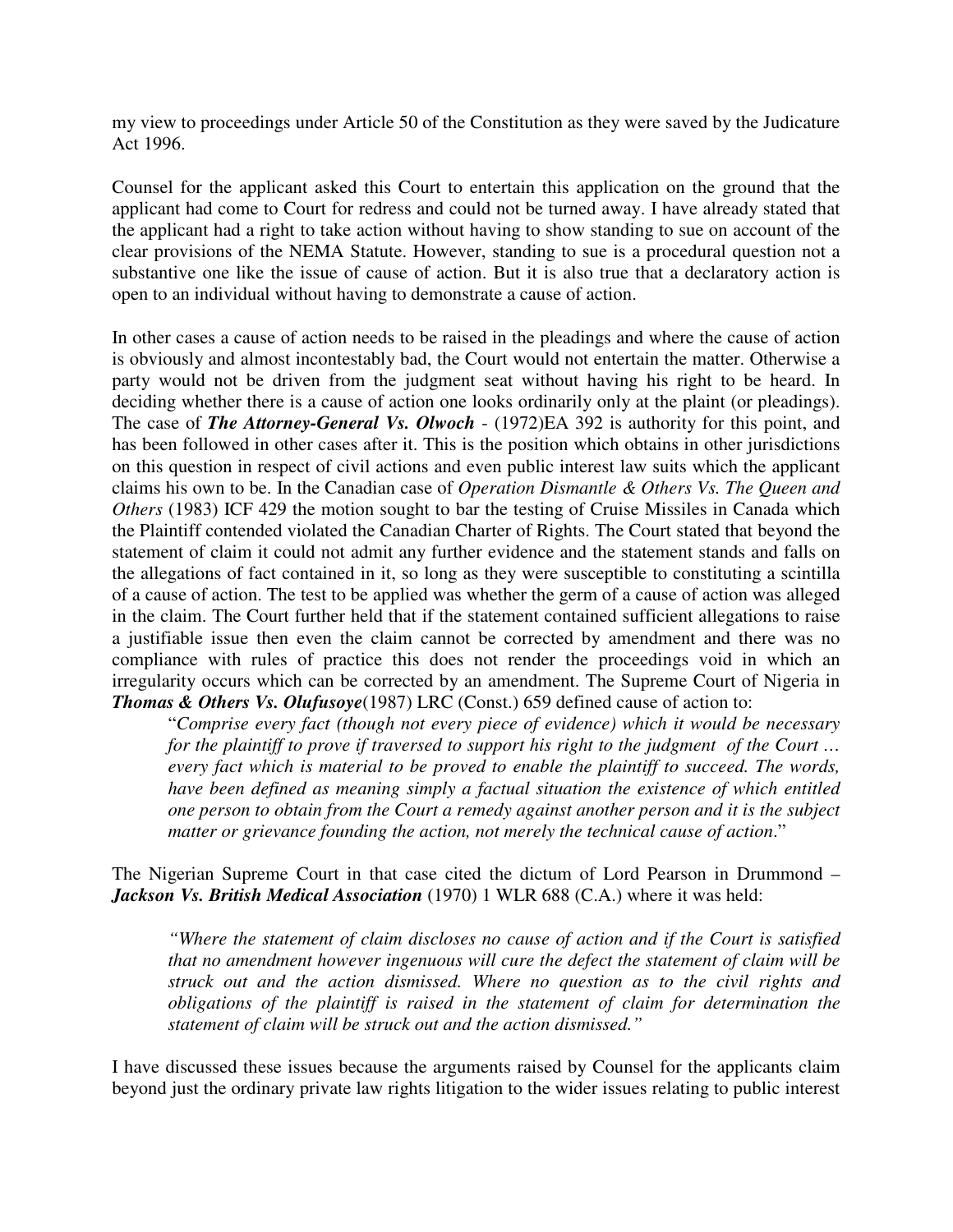law and a situation where a party merely seeks declaratory orders relating to compliance with the law failure of which has potential danger for the environment.

I am satisfied that in the circumstances of this case the applicant has reason to seek the intervention of this Court in so far as no approval of the environmental aspects of the study has been brought in evidence to satisfy the requirements of section 20 (6) of the NEMA Statute. To this extent he is entitled to bring this action. As a public spirited body, the applicant is espousing the public interest although I must say he ahs done so rather too quickly, almost prematurely. To this extent I accept to entertain the application which though procedurally faulty could be cured by amendment. In any case there was no challenge put forward by the respondents and the applicant would be at liberty to pursue further his substantive claims by filing amended pleadings in place of the motion filed in Court. I am able to declare though not in terms of the declaration sought that the EIAs presented by the Respondent's consultant in this project must be approved by the Lead Agency and the National Environment Management Authority. This is the distance I can go in this matter. It has already been stated earlier that it is the view of the Court and I restate it that the signing of the protested agreements are the subject of the law. It is however not for this Court to stop the signing of agreements by injunction or otherwise since signing agreements per se does not cause environmental disasters. If an agreement is signed and it is in contravention of any law, then it can be challenged. Any action based on it can also be challenged. Therefore it is in the interest of the parties to it to conform to the law.

The declarations sought by the applicant relating to the Parliamentary approval is unnecessary to consider since Parliament would equally be advised and is capable of knowing their power. Since no approval has been given by Parliament this Court cannot inquire as to whether it will or will not grant the approval in contravention of the law. In the circumstances the declarations sought in the Motion are not granted; save that this Court declares that approval of the EIA by NEMA is required under Section 20 of the NEMA Statute. The injunction is also refused. This matter proceeded ex-parte. I am surprised why this was the case. I must say that a party must come to the Court to be heard. In Court matters epistolary proceedings have not taken root in this Country. No amount of media action, or reaction though effective can be substitute to going to Court to challenge ones adversary. To ignore Court Summons is itself fool hardy and places the party so summoned in a desert. However, no costs were asked for this action and I order none.

Signed

# **RICHARD O. OKUMU WENGI Ag. JUDGE**

19/04/.99

| 23/04/99: | <b>Kakuru for Applicants</b><br>Henry Kikoyo representing the respondents. |
|-----------|----------------------------------------------------------------------------|
| Court; -  | Ruling delivered in the presence of the above parties.                     |